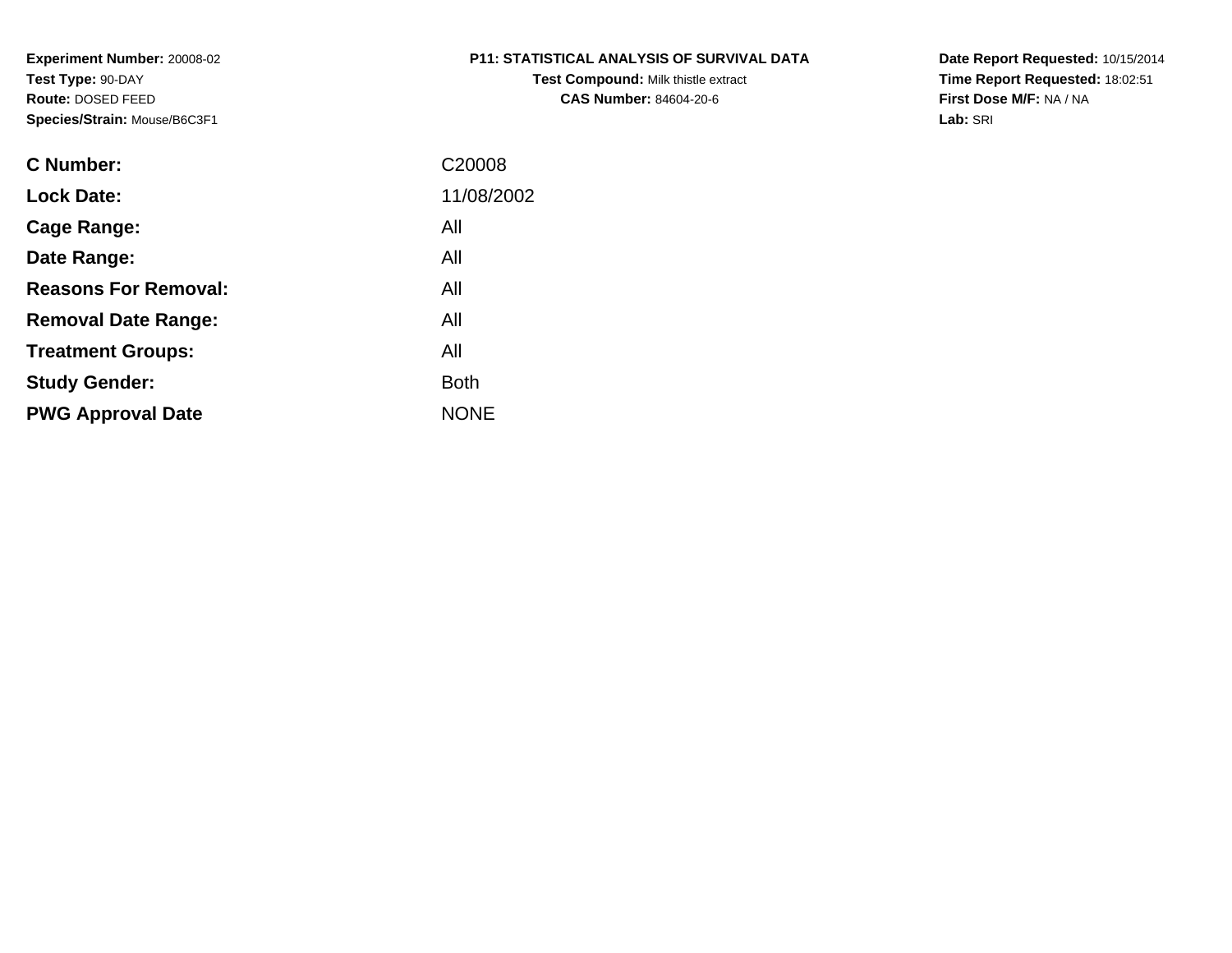# **P11: STATISTICAL ANALYSIS OF SURVIVAL DATA**

**Test Compound:** Milk thistle extract**CAS Number:** 84604-20-6

**Date Report Requested:** 10/15/2014**Time Report Requested:** 18:02:51**First Dose M/F:** NA / NA**Lab:** SRI

# **Male MOUSEFIRST TERMINAL SACRIFICE AT 93 DAYS**

|                              |                     | INDIVIDUAL SURVIVAL TIMES (DAYS) |                    |
|------------------------------|---------------------|----------------------------------|--------------------|
| $DOSE = 0$<br><b>PPM</b>     |                     |                                  |                    |
| <b>TOTAL 10</b>              | UNCENSORED DEATHS 0 | CENSORED DEATHS 0                | <b>TERMINAL 10</b> |
| <b>UNCENSORED DEATH DAYS</b> |                     |                                  |                    |
| none                         |                     |                                  |                    |
| <b>CENSORED DEATH DAYS</b>   |                     |                                  |                    |
| none                         |                     |                                  |                    |
| $DOSE = 3125$<br><b>PPM</b>  |                     |                                  |                    |
| <b>TOTAL 10</b>              | UNCENSORED DEATHS 0 | <b>CENSORED DEATHS 0</b>         | <b>TERMINAL 10</b> |
| <b>UNCENSORED DEATH DAYS</b> |                     |                                  |                    |
| none                         |                     |                                  |                    |
| <b>CENSORED DEATH DAYS</b>   |                     |                                  |                    |
| none                         |                     |                                  |                    |
| $DOSE = 6250$<br><b>PPM</b>  |                     |                                  |                    |
| <b>TOTAL 10</b>              | UNCENSORED DEATHS 0 | <b>CENSORED DEATHS 0</b>         | <b>TERMINAL 10</b> |
| <b>UNCENSORED DEATH DAYS</b> |                     |                                  |                    |
| none                         |                     |                                  |                    |
| <b>CENSORED DEATH DAYS</b>   |                     |                                  |                    |
| none                         |                     |                                  |                    |
| $DOSE = 12500$ PPM           |                     |                                  |                    |
| TOTAL 10                     | UNCENSORED DEATHS 0 | <b>CENSORED DEATHS 0</b>         | <b>TERMINAL 10</b> |
| <b>UNCENSORED DEATH DAYS</b> |                     |                                  |                    |
| none                         |                     |                                  |                    |
| <b>CENSORED DEATH DAYS</b>   |                     |                                  |                    |
| none                         |                     |                                  |                    |

(A) FIRST TERMINAL SACRIFICE

(B) THE FIRST ENTRY IS THE TREND TEST (TARONE, 1975) RESULT. SUBSEQUENT ENTRIES ARE THE RESULTS OF PAIRWISE TESTS (COX, 1972). NEGATIVE TRENDS ARE INDICATED BY "N".

(C) MEAN OF ALL UNCENSORED DEATHS PRIOR TO TERMINAL SACRIFICE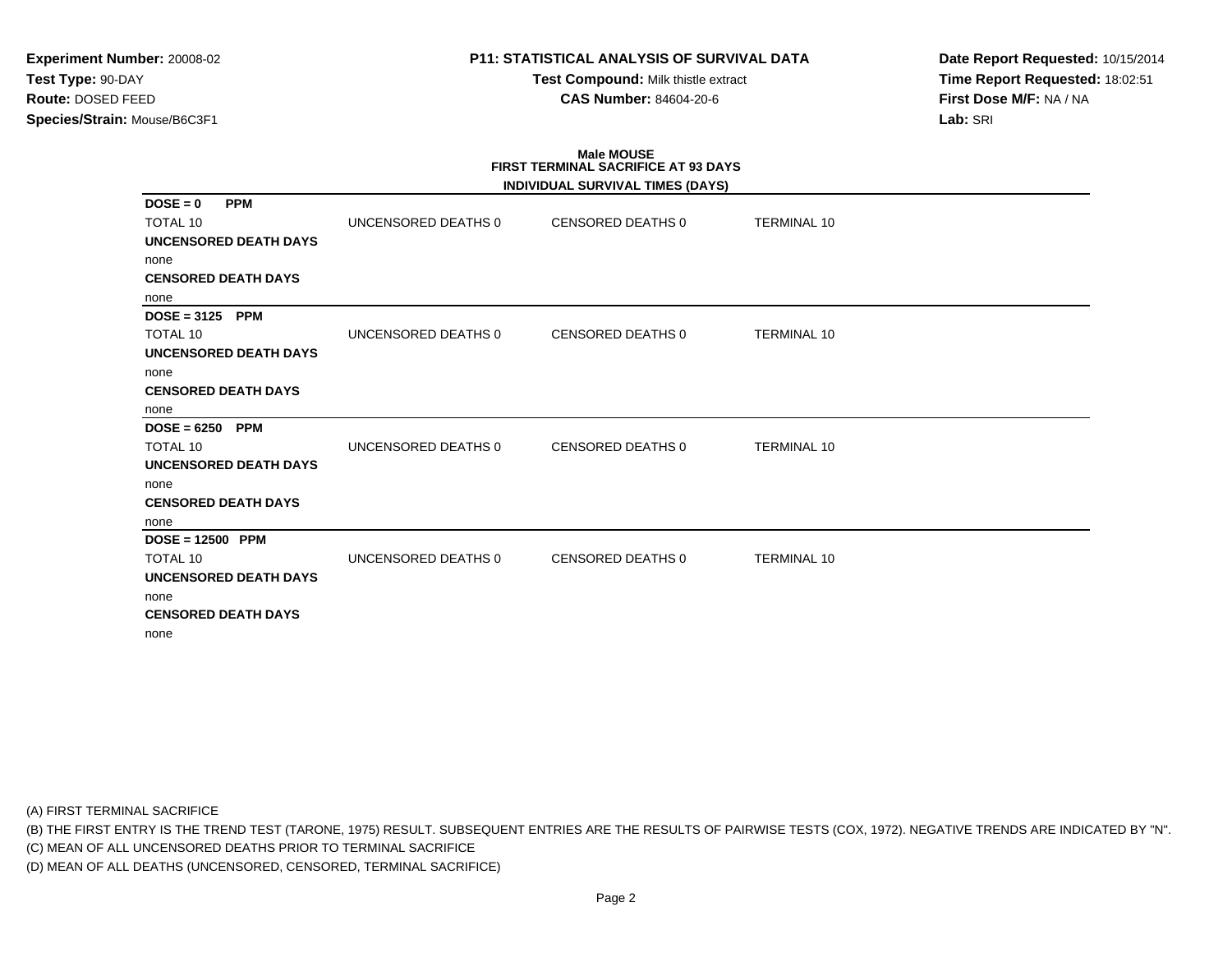# **P11: STATISTICAL ANALYSIS OF SURVIVAL DATA**

**Test Compound:** Milk thistle extract**CAS Number:** 84604-20-6

**Date Report Requested:** 10/15/2014**Time Report Requested:** 18:02:51**First Dose M/F:** NA / NA**Lab:** SRI

### **Male MOUSE FIRST TERMINAL SACRIFICE AT 93 DAYSINDIVIDUAL SURVIVAL TIMES (DAYS)**

| $DOSE = 25000$ PPM         |                     |                   |                    |
|----------------------------|---------------------|-------------------|--------------------|
| TOTAL 10                   | UNCENSORED DEATHS 0 | CENSORED DEATHS 0 | <b>TERMINAL 10</b> |
| UNCENSORED DEATH DAYS      |                     |                   |                    |
| none                       |                     |                   |                    |
| <b>CENSORED DEATH DAYS</b> |                     |                   |                    |
| none                       |                     |                   |                    |
| $DOSE = 50000$ PPM         |                     |                   |                    |
| TOTAL 10                   | UNCENSORED DEATHS 0 | CENSORED DEATHS 0 | <b>TERMINAL 10</b> |
| UNCENSORED DEATH DAYS      |                     |                   |                    |
| none                       |                     |                   |                    |
| <b>CENSORED DEATH DAYS</b> |                     |                   |                    |
| none                       |                     |                   |                    |

(A) FIRST TERMINAL SACRIFICE

(B) THE FIRST ENTRY IS THE TREND TEST (TARONE, 1975) RESULT. SUBSEQUENT ENTRIES ARE THE RESULTS OF PAIRWISE TESTS (COX, 1972). NEGATIVE TRENDS ARE INDICATED BY "N".

(C) MEAN OF ALL UNCENSORED DEATHS PRIOR TO TERMINAL SACRIFICE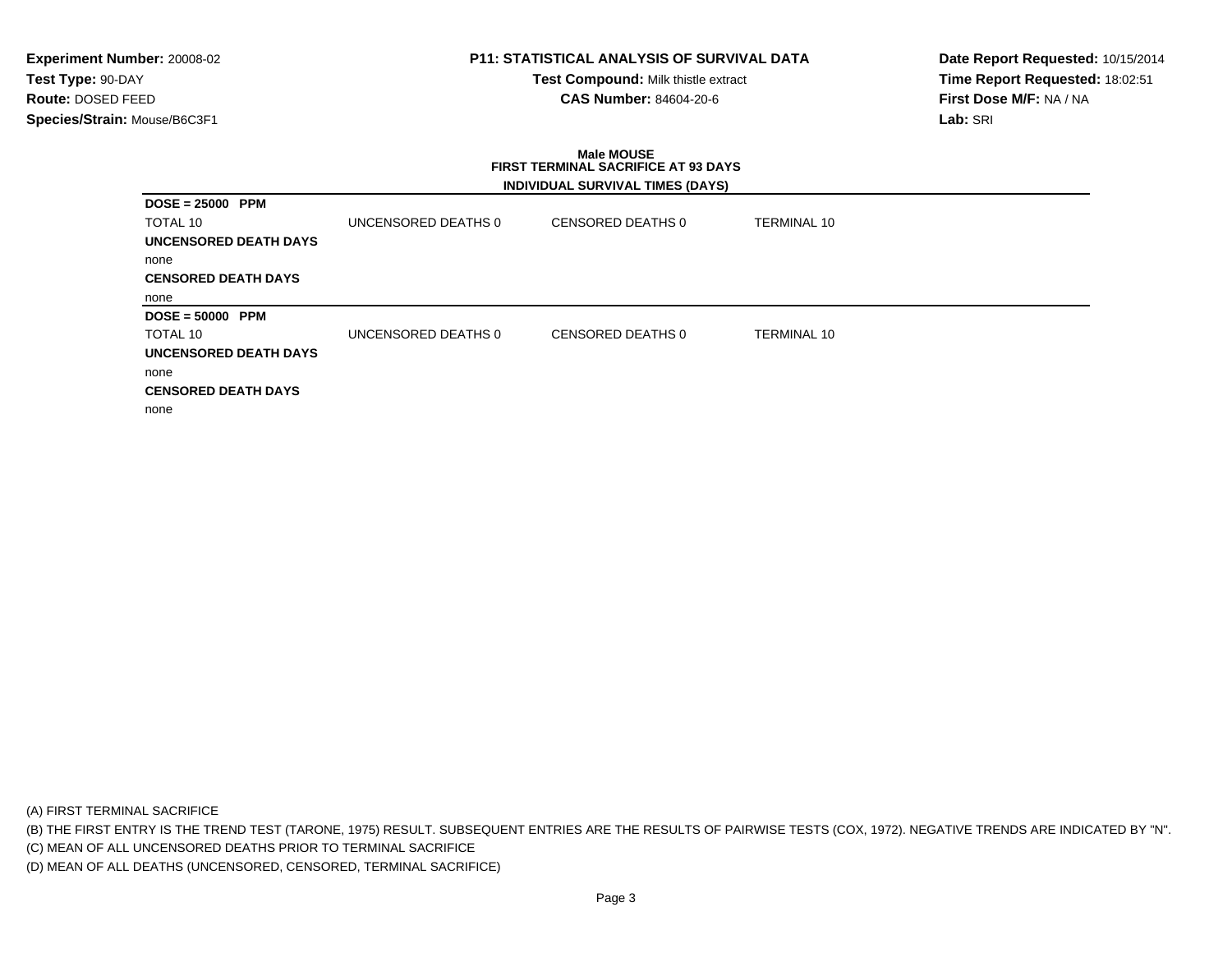### **P11: STATISTICAL ANALYSIS OF SURVIVAL DATA**

**Test Compound:** Milk thistle extract

**CAS Number:** 84604-20-6

**Date Report Requested:** 10/15/2014**Time Report Requested:** 18:02:51**First Dose M/F:** NA / NA**Lab:** SRI

### **Male MOUSEFIRST TERMINAL SACRIFICE AT 93 DAYS**

### **KAPLAN-MEIER SURVIVAL PROBABILITY ESTIMATES (%)**

| <b>DOSE</b>     |       |       |       |       |       | TIME (DAYS) |       |       |       |       |
|-----------------|-------|-------|-------|-------|-------|-------------|-------|-------|-------|-------|
|                 | 10    | 20    | 30    | 40    | 50    | 60          | 70    | 80    | 90    | 93(A) |
| <b>PPM</b><br>0 | 100.0 | 100.0 | 100.0 | 100.0 | 100.0 | 100.0       | 100.0 | 100.0 | 100.0 | 100.0 |
| 3125 PPM        | 100.0 | 100.0 | 100.0 | 100.0 | 100.0 | 100.0       | 100.0 | 100.0 | 100.0 | 100.0 |
| 6250 PPM        | 100.0 | 100.0 | 100.0 | 100.0 | 100.0 | 100.0       | 100.0 | 100.0 | 100.0 | 100.0 |
| 12500 PPM       | 100.0 | 100.0 | 100.0 | 100.0 | 100.0 | 100.0       | 100.0 | 100.0 | 100.0 | 100.0 |
| 25000 PPM       | 100.0 | 100.0 | 100.0 | 100.0 | 100.0 | 100.0       | 100.0 | 100.0 | 100.0 | 100.0 |
| 50000 PPM       | 100.0 | 100.0 | 100.0 | 100.0 | 100.0 | 100.0       | 100.0 | 100.0 | 100.0 | 100.0 |
|                 |       |       |       |       |       |             |       |       |       |       |

(A) FIRST TERMINAL SACRIFICE

(B) THE FIRST ENTRY IS THE TREND TEST (TARONE, 1975) RESULT. SUBSEQUENT ENTRIES ARE THE RESULTS OF PAIRWISE TESTS (COX, 1972). NEGATIVE TRENDS ARE INDICATED BY "N".

(C) MEAN OF ALL UNCENSORED DEATHS PRIOR TO TERMINAL SACRIFICE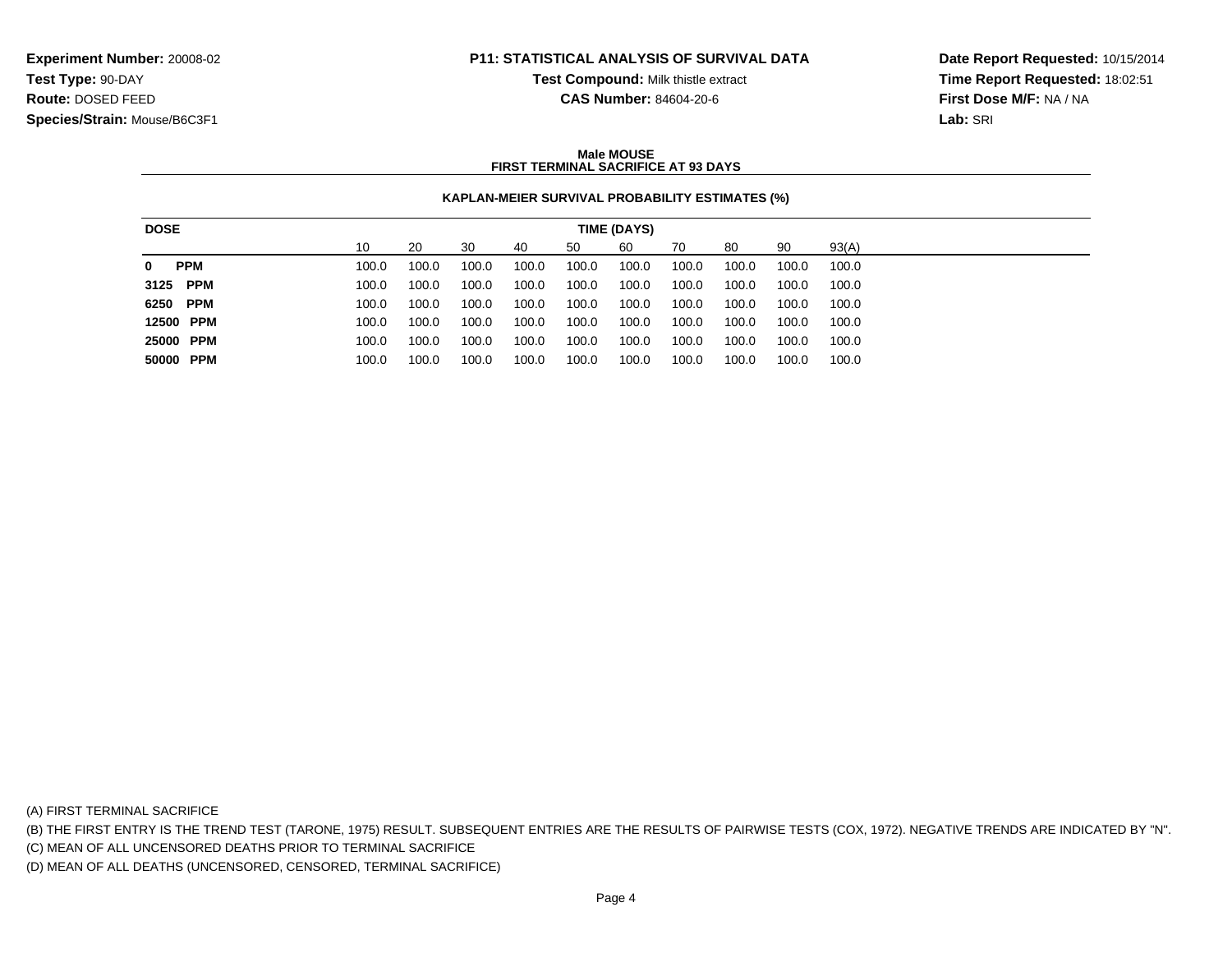# **P11: STATISTICAL ANALYSIS OF SURVIVAL DATA**

**Test Compound:** Milk thistle extract**CAS Number:** 84604-20-6

**Date Report Requested:** 10/15/2014**Time Report Requested:** 18:02:51**First Dose M/F:** NA / NA**Lab:** SRI

### **Male MOUSEFIRST TERMINAL SACRIFICE AT 93 DAYS**

### **SURVIVAL SUMMARY STATISTICS**

| <b>DOSE</b>                           | <b>PPM</b><br>0                                                                                                                                                                                                                                                                                                                                                                                                                                                                        | 3125 PPM               | 6250 PPM                                                                                                                                                                                                                                                                                                                                                                                                                                                                               | 12500 PPM                                                                                                                                                                                                                                                                                                                                                                                                                                                                              |  |
|---------------------------------------|----------------------------------------------------------------------------------------------------------------------------------------------------------------------------------------------------------------------------------------------------------------------------------------------------------------------------------------------------------------------------------------------------------------------------------------------------------------------------------------|------------------------|----------------------------------------------------------------------------------------------------------------------------------------------------------------------------------------------------------------------------------------------------------------------------------------------------------------------------------------------------------------------------------------------------------------------------------------------------------------------------------------|----------------------------------------------------------------------------------------------------------------------------------------------------------------------------------------------------------------------------------------------------------------------------------------------------------------------------------------------------------------------------------------------------------------------------------------------------------------------------------------|--|
| SURVIVAL AT END OF STUDY              | 100.0%                                                                                                                                                                                                                                                                                                                                                                                                                                                                                 | 100.0%                 | 100.0%                                                                                                                                                                                                                                                                                                                                                                                                                                                                                 | 100.0%                                                                                                                                                                                                                                                                                                                                                                                                                                                                                 |  |
| (KAPLAN-MEIER)                        |                                                                                                                                                                                                                                                                                                                                                                                                                                                                                        |                        |                                                                                                                                                                                                                                                                                                                                                                                                                                                                                        |                                                                                                                                                                                                                                                                                                                                                                                                                                                                                        |  |
| <b>SIGNIFICANCE (B)</b>               | $\begin{array}{cccccccccccccc} \multicolumn{2}{c}{} & \multicolumn{2}{c}{} & \multicolumn{2}{c}{} & \multicolumn{2}{c}{} & \multicolumn{2}{c}{} & \multicolumn{2}{c}{} & \multicolumn{2}{c}{} & \multicolumn{2}{c}{} & \multicolumn{2}{c}{} & \multicolumn{2}{c}{} & \multicolumn{2}{c}{} & \multicolumn{2}{c}{} & \multicolumn{2}{c}{} & \multicolumn{2}{c}{} & \multicolumn{2}{c}{} & \multicolumn{2}{c}{} & \multicolumn{2}{c}{} & \multicolumn{2}{c}{} & \multicolumn{2}{c}{} & \$ | $\cdots \cdots \cdots$ | $\begin{array}{cccccccccccccc} \multicolumn{2}{c}{} & \multicolumn{2}{c}{} & \multicolumn{2}{c}{} & \multicolumn{2}{c}{} & \multicolumn{2}{c}{} & \multicolumn{2}{c}{} & \multicolumn{2}{c}{} & \multicolumn{2}{c}{} & \multicolumn{2}{c}{} & \multicolumn{2}{c}{} & \multicolumn{2}{c}{} & \multicolumn{2}{c}{} & \multicolumn{2}{c}{} & \multicolumn{2}{c}{} & \multicolumn{2}{c}{} & \multicolumn{2}{c}{} & \multicolumn{2}{c}{} & \multicolumn{2}{c}{} & \multicolumn{2}{c}{} & \$ | $\begin{array}{cccccccccccccc} \multicolumn{2}{c}{} & \multicolumn{2}{c}{} & \multicolumn{2}{c}{} & \multicolumn{2}{c}{} & \multicolumn{2}{c}{} & \multicolumn{2}{c}{} & \multicolumn{2}{c}{} & \multicolumn{2}{c}{} & \multicolumn{2}{c}{} & \multicolumn{2}{c}{} & \multicolumn{2}{c}{} & \multicolumn{2}{c}{} & \multicolumn{2}{c}{} & \multicolumn{2}{c}{} & \multicolumn{2}{c}{} & \multicolumn{2}{c}{} & \multicolumn{2}{c}{} & \multicolumn{2}{c}{} & \multicolumn{2}{c}{} & \$ |  |
| (LIFE TABLE)                          |                                                                                                                                                                                                                                                                                                                                                                                                                                                                                        |                        |                                                                                                                                                                                                                                                                                                                                                                                                                                                                                        |                                                                                                                                                                                                                                                                                                                                                                                                                                                                                        |  |
| <b>MEAN DAY OF NATURAL DEATHS (C)</b> |                                                                                                                                                                                                                                                                                                                                                                                                                                                                                        |                        |                                                                                                                                                                                                                                                                                                                                                                                                                                                                                        |                                                                                                                                                                                                                                                                                                                                                                                                                                                                                        |  |
| (STANDARD ERROR)                      | $\left( .\right)$                                                                                                                                                                                                                                                                                                                                                                                                                                                                      | (.)                    | (.)                                                                                                                                                                                                                                                                                                                                                                                                                                                                                    | $\left( . \right)$                                                                                                                                                                                                                                                                                                                                                                                                                                                                     |  |
| <b>MEAN LIFE SPAN (D)</b>             | 93.0                                                                                                                                                                                                                                                                                                                                                                                                                                                                                   | 93.0                   | 93.0                                                                                                                                                                                                                                                                                                                                                                                                                                                                                   | 93.0                                                                                                                                                                                                                                                                                                                                                                                                                                                                                   |  |
| (STANDARD ERROR)                      | (0.0)                                                                                                                                                                                                                                                                                                                                                                                                                                                                                  | (0.0)                  | (0.0)                                                                                                                                                                                                                                                                                                                                                                                                                                                                                  | (0.0)                                                                                                                                                                                                                                                                                                                                                                                                                                                                                  |  |

(A) FIRST TERMINAL SACRIFICE

(B) THE FIRST ENTRY IS THE TREND TEST (TARONE, 1975) RESULT. SUBSEQUENT ENTRIES ARE THE RESULTS OF PAIRWISE TESTS (COX, 1972). NEGATIVE TRENDS ARE INDICATED BY "N".

(C) MEAN OF ALL UNCENSORED DEATHS PRIOR TO TERMINAL SACRIFICE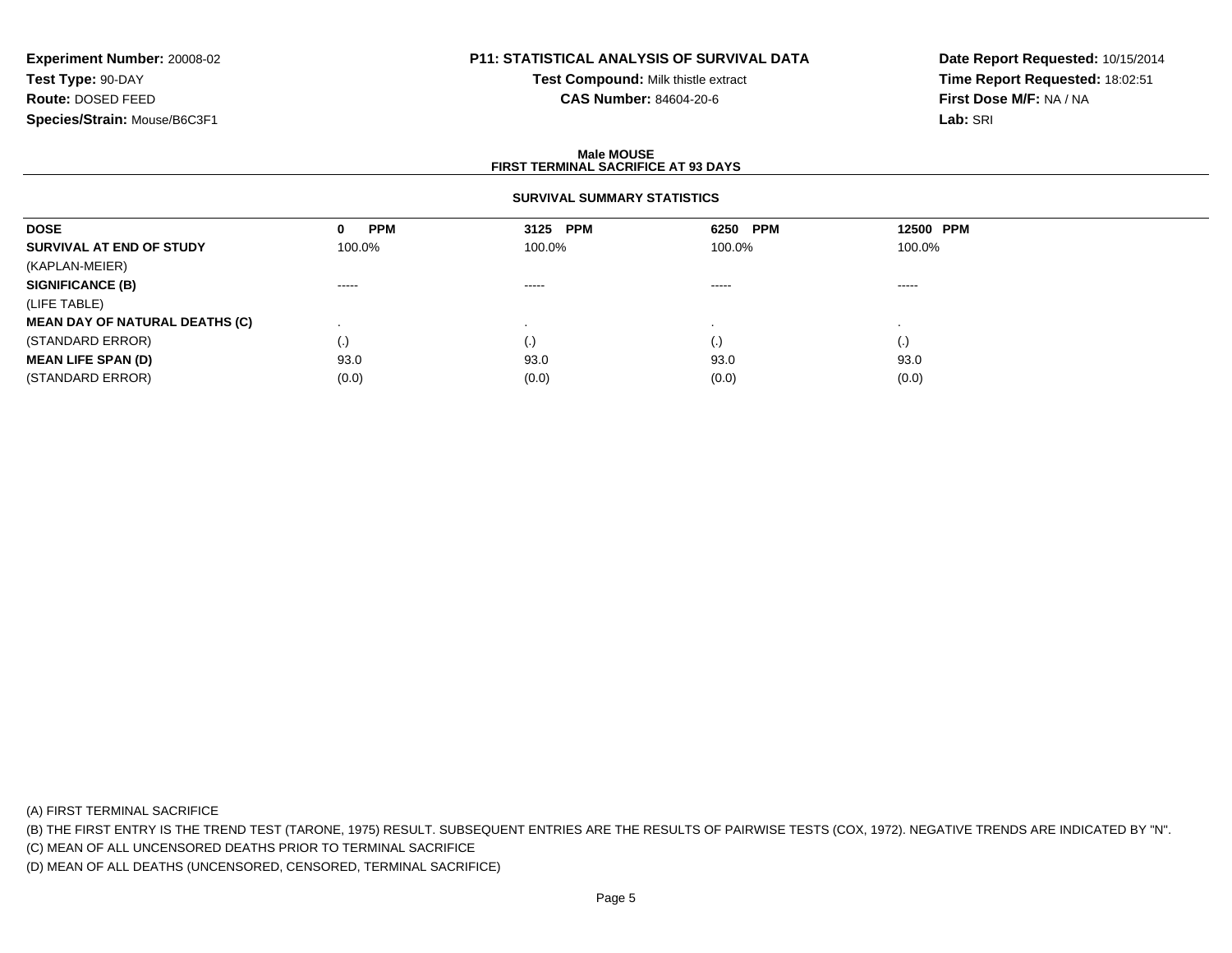# **P11: STATISTICAL ANALYSIS OF SURVIVAL DATA**

**Test Compound:** Milk thistle extract**CAS Number:** 84604-20-6

**Date Report Requested:** 10/15/2014**Time Report Requested:** 18:02:51**First Dose M/F:** NA / NA**Lab:** SRI

### **Male MOUSEFIRST TERMINAL SACRIFICE AT 93 DAYS**

### **SURVIVAL SUMMARY STATISTICS**

| <b>DOSE</b>                           | 25000 PPM | 50000 PPM |
|---------------------------------------|-----------|-----------|
| SURVIVAL AT END OF STUDY              | 100.0%    | 100.0%    |
| (KAPLAN-MEIER)                        |           |           |
| <b>SIGNIFICANCE (B)</b>               | ------    | $\cdots$  |
| (LIFE TABLE)                          |           |           |
| <b>MEAN DAY OF NATURAL DEATHS (C)</b> |           |           |
| (STANDARD ERROR)                      | (.)       | (.)       |
| <b>MEAN LIFE SPAN (D)</b>             | 93.0      | 93.0      |
| (STANDARD ERROR)                      | (0.0)     | (0.0)     |

(A) FIRST TERMINAL SACRIFICE

(B) THE FIRST ENTRY IS THE TREND TEST (TARONE, 1975) RESULT. SUBSEQUENT ENTRIES ARE THE RESULTS OF PAIRWISE TESTS (COX, 1972). NEGATIVE TRENDS ARE INDICATED BY "N".

(C) MEAN OF ALL UNCENSORED DEATHS PRIOR TO TERMINAL SACRIFICE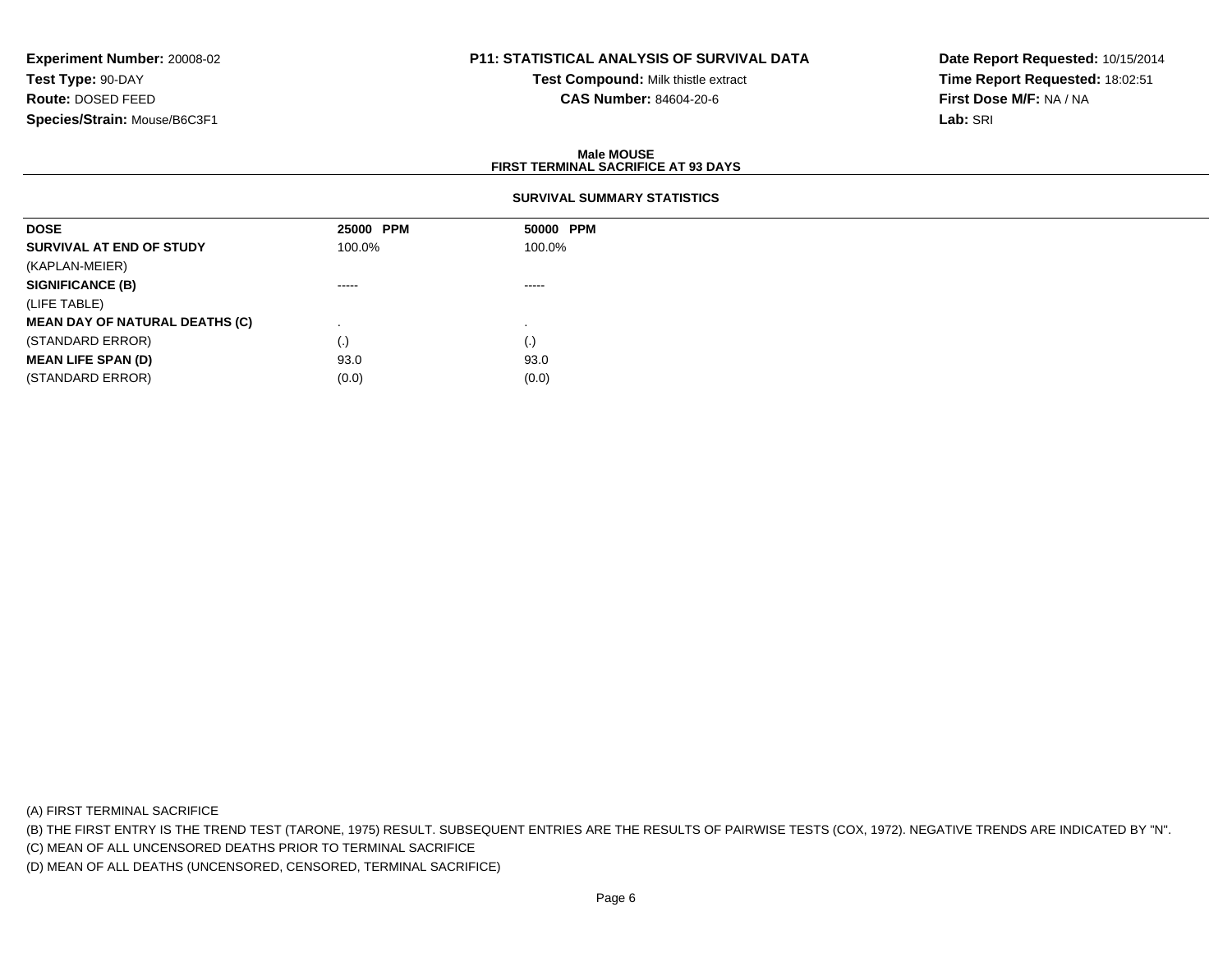# **P11: STATISTICAL ANALYSIS OF SURVIVAL DATA**

**Test Compound:** Milk thistle extract**CAS Number:** 84604-20-6

**Date Report Requested:** 10/15/2014**Time Report Requested:** 18:02:51**First Dose M/F:** NA / NA**Lab:** SRI

# **Female MOUSE FIRST TERMINAL SACRIFICE AT 93 DAYS**

|                              |                     | INDIVIDUAL SURVIVAL TIMES (DAYS) |                    |
|------------------------------|---------------------|----------------------------------|--------------------|
| $DOSE = 0$<br><b>PPM</b>     |                     |                                  |                    |
| <b>TOTAL 10</b>              | UNCENSORED DEATHS 0 | CENSORED DEATHS 0                | <b>TERMINAL 10</b> |
| <b>UNCENSORED DEATH DAYS</b> |                     |                                  |                    |
| none                         |                     |                                  |                    |
| <b>CENSORED DEATH DAYS</b>   |                     |                                  |                    |
| none                         |                     |                                  |                    |
| $DOSE = 3125$<br><b>PPM</b>  |                     |                                  |                    |
| <b>TOTAL 10</b>              | UNCENSORED DEATHS 0 | <b>CENSORED DEATHS 0</b>         | <b>TERMINAL 10</b> |
| <b>UNCENSORED DEATH DAYS</b> |                     |                                  |                    |
| none                         |                     |                                  |                    |
| <b>CENSORED DEATH DAYS</b>   |                     |                                  |                    |
| none                         |                     |                                  |                    |
| $DOSE = 6250$<br><b>PPM</b>  |                     |                                  |                    |
| <b>TOTAL 10</b>              | UNCENSORED DEATHS 0 | <b>CENSORED DEATHS 0</b>         | <b>TERMINAL 10</b> |
| <b>UNCENSORED DEATH DAYS</b> |                     |                                  |                    |
| none                         |                     |                                  |                    |
| <b>CENSORED DEATH DAYS</b>   |                     |                                  |                    |
| none                         |                     |                                  |                    |
| $DOSE = 12500$ PPM           |                     |                                  |                    |
| TOTAL 10                     | UNCENSORED DEATHS 0 | <b>CENSORED DEATHS 0</b>         | <b>TERMINAL 10</b> |
| <b>UNCENSORED DEATH DAYS</b> |                     |                                  |                    |
| none                         |                     |                                  |                    |
| <b>CENSORED DEATH DAYS</b>   |                     |                                  |                    |
| none                         |                     |                                  |                    |

(A) FIRST TERMINAL SACRIFICE

(B) THE FIRST ENTRY IS THE TREND TEST (TARONE, 1975) RESULT. SUBSEQUENT ENTRIES ARE THE RESULTS OF PAIRWISE TESTS (COX, 1972). NEGATIVE TRENDS ARE INDICATED BY "N".

(C) MEAN OF ALL UNCENSORED DEATHS PRIOR TO TERMINAL SACRIFICE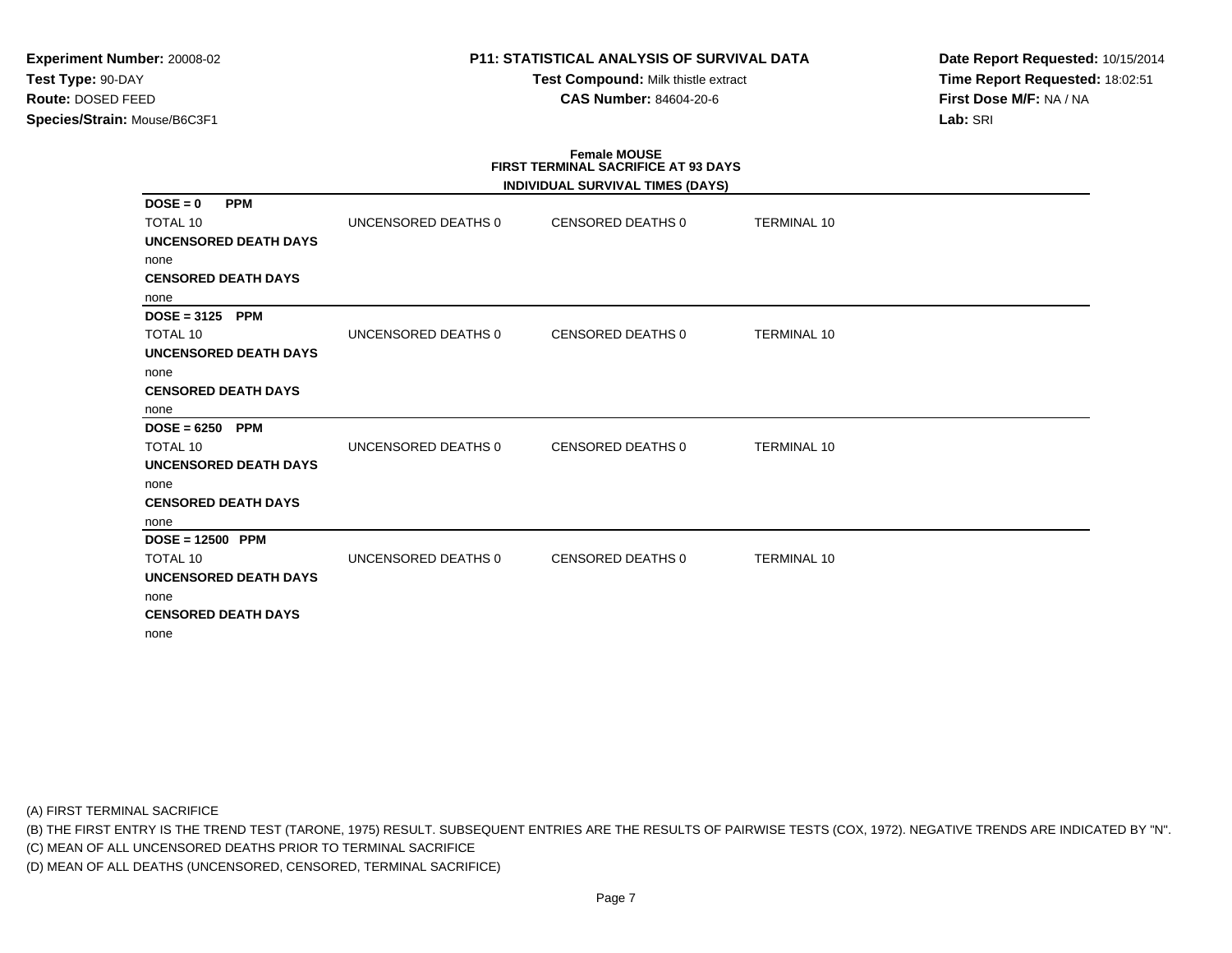# **P11: STATISTICAL ANALYSIS OF SURVIVAL DATA**

**Test Compound:** Milk thistle extract**CAS Number:** 84604-20-6

**Date Report Requested:** 10/15/2014**Time Report Requested:** 18:02:51**First Dose M/F:** NA / NA**Lab:** SRI

### **Female MOUSE FIRST TERMINAL SACRIFICE AT 93 DAYSINDIVIDUAL SURVIVAL TIMES (DAYS)**

|                            |                     | $\overline{\phantom{a}}$ |             |
|----------------------------|---------------------|--------------------------|-------------|
| $DOSE = 25000$ PPM         |                     |                          |             |
| TOTAL 10                   | UNCENSORED DEATHS 0 | CENSORED DEATHS 0        | TERMINAL 10 |
| UNCENSORED DEATH DAYS      |                     |                          |             |
| none                       |                     |                          |             |
| <b>CENSORED DEATH DAYS</b> |                     |                          |             |
| none                       |                     |                          |             |
| $DOSE = 50000$ PPM         |                     |                          |             |
| TOTAL 10                   | UNCENSORED DEATHS 0 | CENSORED DEATHS 0        | TERMINAL 10 |
| UNCENSORED DEATH DAYS      |                     |                          |             |
| none                       |                     |                          |             |
| <b>CENSORED DEATH DAYS</b> |                     |                          |             |
| none                       |                     |                          |             |

(A) FIRST TERMINAL SACRIFICE

(B) THE FIRST ENTRY IS THE TREND TEST (TARONE, 1975) RESULT. SUBSEQUENT ENTRIES ARE THE RESULTS OF PAIRWISE TESTS (COX, 1972). NEGATIVE TRENDS ARE INDICATED BY "N".

(C) MEAN OF ALL UNCENSORED DEATHS PRIOR TO TERMINAL SACRIFICE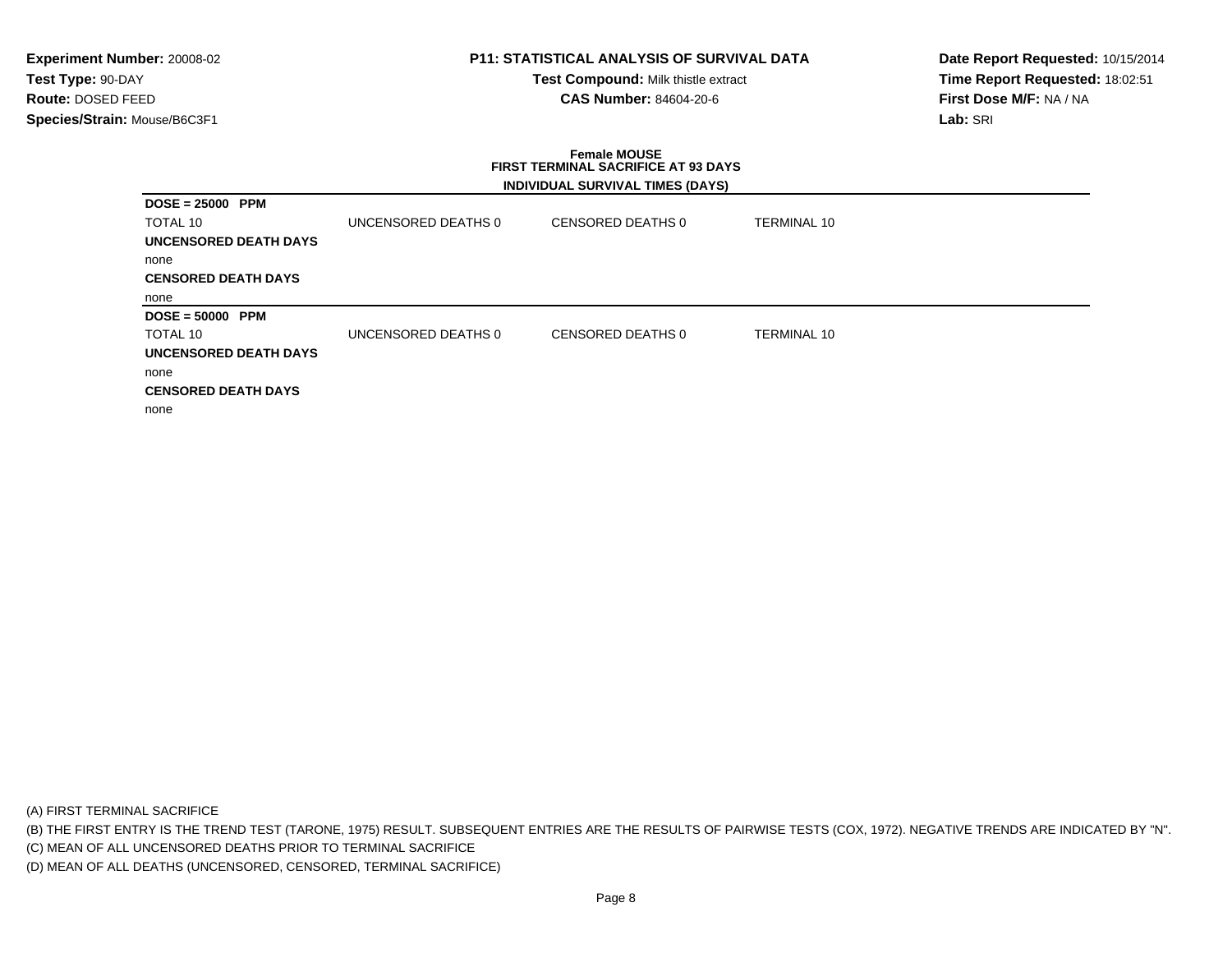### **P11: STATISTICAL ANALYSIS OF SURVIVAL DATA**

**Test Compound:** Milk thistle extract

**CAS Number:** 84604-20-6

**Date Report Requested:** 10/15/2014**Time Report Requested:** 18:02:51**First Dose M/F:** NA / NA**Lab:** SRI

### **Female MOUSEFIRST TERMINAL SACRIFICE AT 93 DAYS**

### **KAPLAN-MEIER SURVIVAL PROBABILITY ESTIMATES (%)**

| <b>DOSE</b>               |       |       |       |       |       | TIME (DAYS) |       |       |       |       |
|---------------------------|-------|-------|-------|-------|-------|-------------|-------|-------|-------|-------|
|                           | 10    | 20    | 30    | 40    | 50    | 60          | 70    | 80    | 90    | 93(A) |
| <b>PPM</b><br>$\mathbf 0$ | 100.0 | 100.0 | 100.0 | 100.0 | 100.0 | 100.0       | 100.0 | 100.0 | 100.0 | 100.0 |
| 3125 PPM                  | 100.0 | 100.0 | 100.0 | 100.0 | 100.0 | 100.0       | 100.0 | 100.0 | 100.0 | 100.0 |
| 6250 PPM                  | 100.0 | 100.0 | 100.0 | 100.0 | 100.0 | 100.0       | 100.0 | 100.0 | 100.0 | 100.0 |
| 12500 PPM                 | 100.0 | 100.0 | 100.0 | 100.0 | 100.0 | 100.0       | 100.0 | 100.0 | 100.0 | 100.0 |
| 25000 PPM                 | 100.0 | 100.0 | 100.0 | 100.0 | 100.0 | 100.0       | 100.0 | 100.0 | 100.0 | 100.0 |
| 50000 PPM                 | 100.0 | 100.0 | 100.0 | 100.0 | 100.0 | 100.0       | 100.0 | 100.0 | 100.0 | 100.0 |
|                           |       |       |       |       |       |             |       |       |       |       |

(A) FIRST TERMINAL SACRIFICE

(B) THE FIRST ENTRY IS THE TREND TEST (TARONE, 1975) RESULT. SUBSEQUENT ENTRIES ARE THE RESULTS OF PAIRWISE TESTS (COX, 1972). NEGATIVE TRENDS ARE INDICATED BY "N".

(C) MEAN OF ALL UNCENSORED DEATHS PRIOR TO TERMINAL SACRIFICE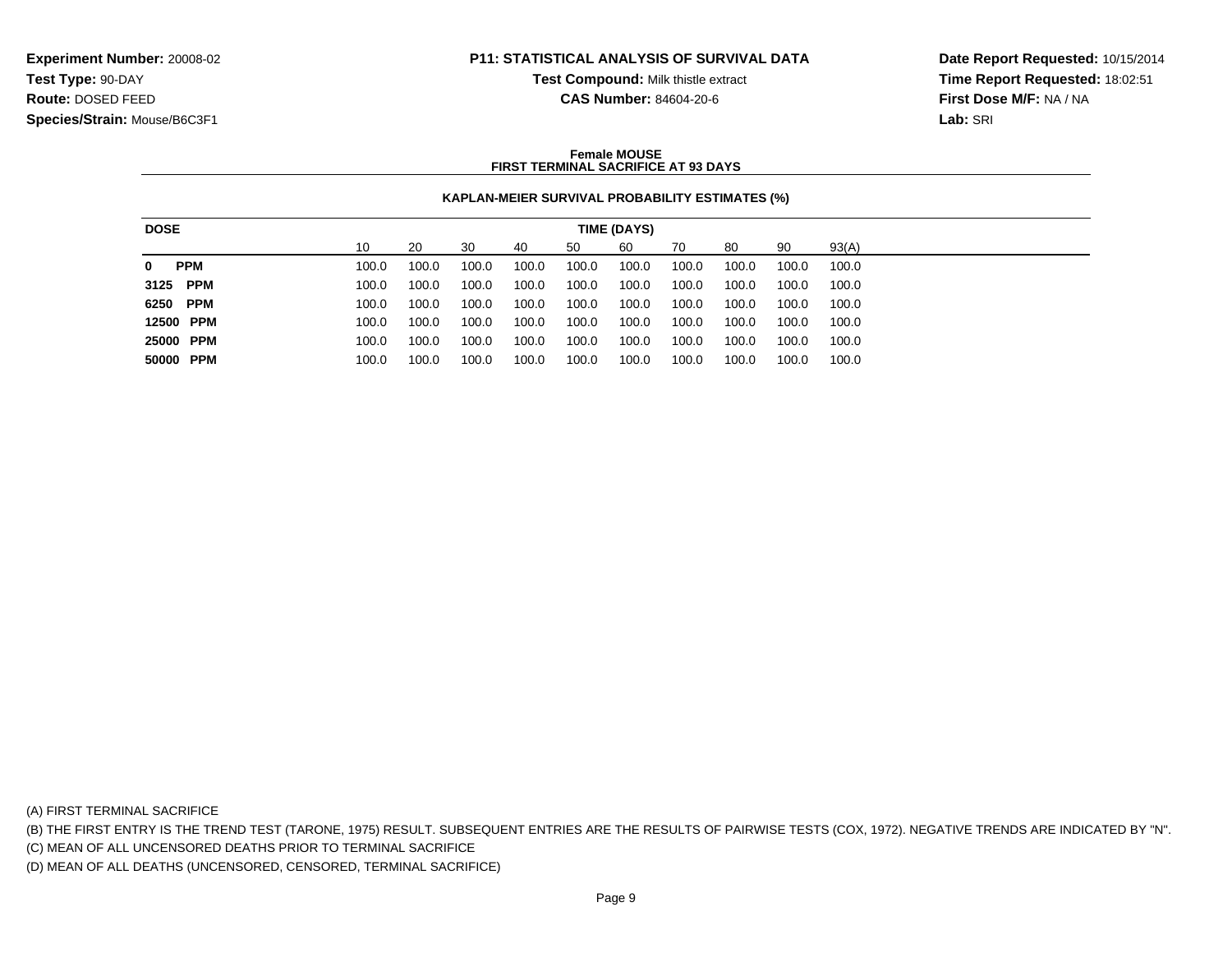# **P11: STATISTICAL ANALYSIS OF SURVIVAL DATA**

**Test Compound:** Milk thistle extract**CAS Number:** 84604-20-6

**Date Report Requested:** 10/15/2014**Time Report Requested:** 18:02:51**First Dose M/F:** NA / NA**Lab:** SRI

### **Female MOUSEFIRST TERMINAL SACRIFICE AT 93 DAYS**

### **SURVIVAL SUMMARY STATISTICS**

| <b>DOSE</b>                           | <b>PPM</b><br>$\mathbf 0$ | 3125 PPM               | 6250 PPM | 12500 PPM          |  |
|---------------------------------------|---------------------------|------------------------|----------|--------------------|--|
| SURVIVAL AT END OF STUDY              | 100.0%                    | 100.0%                 | 100.0%   | 100.0%             |  |
| (KAPLAN-MEIER)                        |                           |                        |          |                    |  |
| <b>SIGNIFICANCE (B)</b>               | $\cdots$                  | $\cdots \cdots \cdots$ | $\cdots$ | -----              |  |
| (LIFE TABLE)                          |                           |                        |          |                    |  |
| <b>MEAN DAY OF NATURAL DEATHS (C)</b> |                           |                        |          |                    |  |
| (STANDARD ERROR)                      | $\left( .\right)$         | (.)                    | (.)      | $\left( . \right)$ |  |
| <b>MEAN LIFE SPAN (D)</b>             | 93.0                      | 93.0                   | 93.0     | 93.0               |  |
| (STANDARD ERROR)                      | (0.0)                     | (0.0)                  | (0.0)    | (0.0)              |  |

(A) FIRST TERMINAL SACRIFICE

(B) THE FIRST ENTRY IS THE TREND TEST (TARONE, 1975) RESULT. SUBSEQUENT ENTRIES ARE THE RESULTS OF PAIRWISE TESTS (COX, 1972). NEGATIVE TRENDS ARE INDICATED BY "N".

(C) MEAN OF ALL UNCENSORED DEATHS PRIOR TO TERMINAL SACRIFICE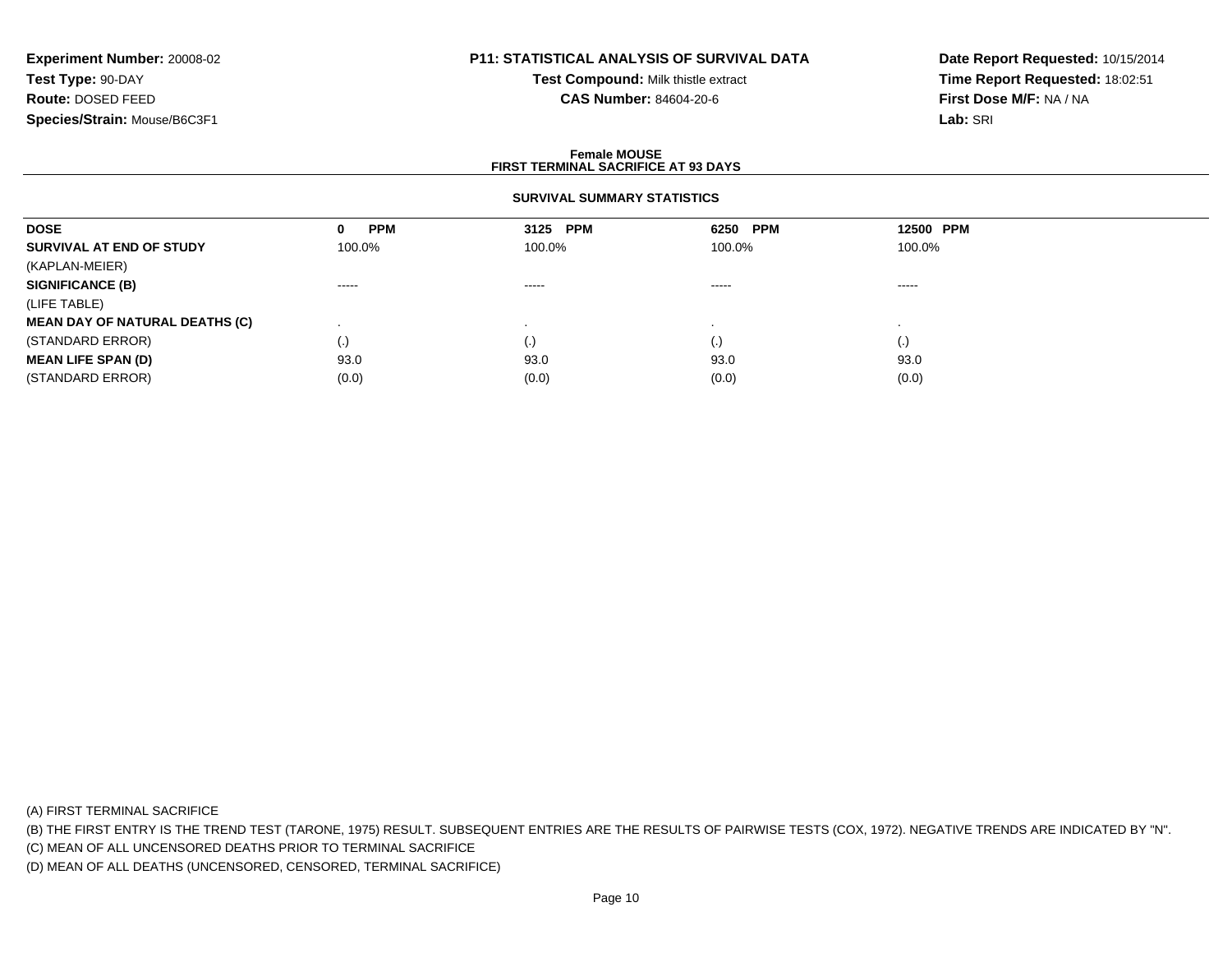# **P11: STATISTICAL ANALYSIS OF SURVIVAL DATA**

**Test Compound:** Milk thistle extract**CAS Number:** 84604-20-6

**Date Report Requested:** 10/15/2014**Time Report Requested:** 18:02:51**First Dose M/F:** NA / NA**Lab:** SRI

### **Female MOUSEFIRST TERMINAL SACRIFICE AT 93 DAYS**

### **SURVIVAL SUMMARY STATISTICS**

| <b>DOSE</b>                           | 25000 PPM                                                                                                                                                                                                                                                                                                                                                                                                                                                                              | 50000 PPM                                                                                                                                                                                                                                                                                                                                                                                                                                                                              |
|---------------------------------------|----------------------------------------------------------------------------------------------------------------------------------------------------------------------------------------------------------------------------------------------------------------------------------------------------------------------------------------------------------------------------------------------------------------------------------------------------------------------------------------|----------------------------------------------------------------------------------------------------------------------------------------------------------------------------------------------------------------------------------------------------------------------------------------------------------------------------------------------------------------------------------------------------------------------------------------------------------------------------------------|
| SURVIVAL AT END OF STUDY              | 100.0%                                                                                                                                                                                                                                                                                                                                                                                                                                                                                 | 100.0%                                                                                                                                                                                                                                                                                                                                                                                                                                                                                 |
| (KAPLAN-MEIER)                        |                                                                                                                                                                                                                                                                                                                                                                                                                                                                                        |                                                                                                                                                                                                                                                                                                                                                                                                                                                                                        |
| <b>SIGNIFICANCE (B)</b>               | $\begin{array}{cccccccccccccc} \multicolumn{2}{c}{} & \multicolumn{2}{c}{} & \multicolumn{2}{c}{} & \multicolumn{2}{c}{} & \multicolumn{2}{c}{} & \multicolumn{2}{c}{} & \multicolumn{2}{c}{} & \multicolumn{2}{c}{} & \multicolumn{2}{c}{} & \multicolumn{2}{c}{} & \multicolumn{2}{c}{} & \multicolumn{2}{c}{} & \multicolumn{2}{c}{} & \multicolumn{2}{c}{} & \multicolumn{2}{c}{} & \multicolumn{2}{c}{} & \multicolumn{2}{c}{} & \multicolumn{2}{c}{} & \multicolumn{2}{c}{} & \$ | $\begin{array}{cccccccccccccc} \multicolumn{2}{c}{} & \multicolumn{2}{c}{} & \multicolumn{2}{c}{} & \multicolumn{2}{c}{} & \multicolumn{2}{c}{} & \multicolumn{2}{c}{} & \multicolumn{2}{c}{} & \multicolumn{2}{c}{} & \multicolumn{2}{c}{} & \multicolumn{2}{c}{} & \multicolumn{2}{c}{} & \multicolumn{2}{c}{} & \multicolumn{2}{c}{} & \multicolumn{2}{c}{} & \multicolumn{2}{c}{} & \multicolumn{2}{c}{} & \multicolumn{2}{c}{} & \multicolumn{2}{c}{} & \multicolumn{2}{c}{} & \$ |
| (LIFE TABLE)                          |                                                                                                                                                                                                                                                                                                                                                                                                                                                                                        |                                                                                                                                                                                                                                                                                                                                                                                                                                                                                        |
| <b>MEAN DAY OF NATURAL DEATHS (C)</b> |                                                                                                                                                                                                                                                                                                                                                                                                                                                                                        |                                                                                                                                                                                                                                                                                                                                                                                                                                                                                        |
| (STANDARD ERROR)                      | (.)                                                                                                                                                                                                                                                                                                                                                                                                                                                                                    | (.)                                                                                                                                                                                                                                                                                                                                                                                                                                                                                    |
| <b>MEAN LIFE SPAN (D)</b>             | 93.0                                                                                                                                                                                                                                                                                                                                                                                                                                                                                   | 93.0                                                                                                                                                                                                                                                                                                                                                                                                                                                                                   |
| (STANDARD ERROR)                      | (0.0)                                                                                                                                                                                                                                                                                                                                                                                                                                                                                  | (0.0)                                                                                                                                                                                                                                                                                                                                                                                                                                                                                  |

(A) FIRST TERMINAL SACRIFICE

(B) THE FIRST ENTRY IS THE TREND TEST (TARONE, 1975) RESULT. SUBSEQUENT ENTRIES ARE THE RESULTS OF PAIRWISE TESTS (COX, 1972). NEGATIVE TRENDS ARE INDICATED BY "N".

(C) MEAN OF ALL UNCENSORED DEATHS PRIOR TO TERMINAL SACRIFICE